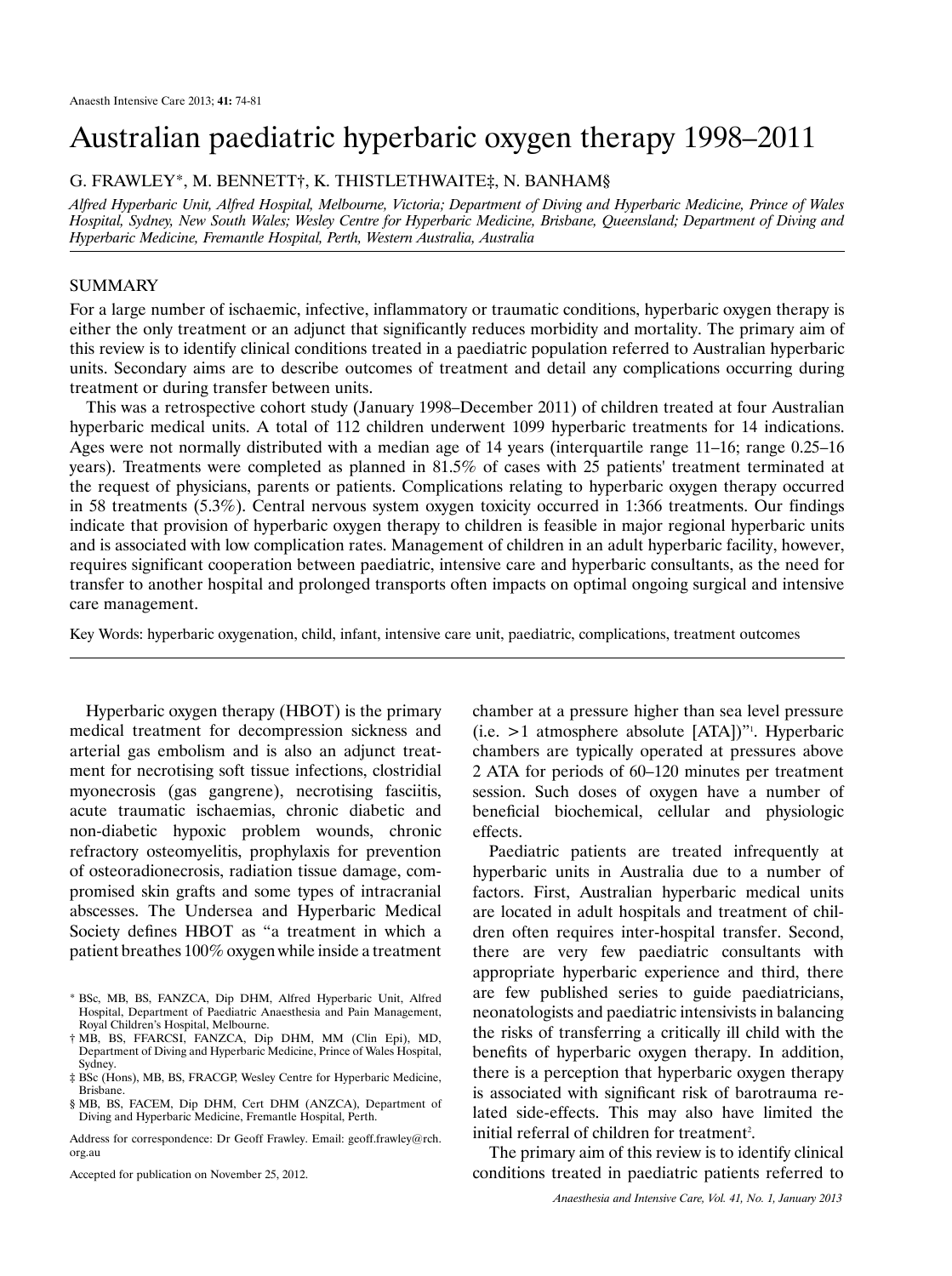## PAEDIATRIC HYPERBARIC OXYGEN 75

| Indication                      | n              | Age, $y(SD)$ | Gender,<br>male:female | Treatments (SD) |
|---------------------------------|----------------|--------------|------------------------|-----------------|
| 'Bubble injury'                 |                |              |                        |                 |
| Decompression illness           | 9              | 15.1(0.6)    | 8:1                    | 4.1(4.3)        |
| Cerebral arterial gas embolism  | $\overline{4}$ | 7.6(8.5)     | 3:1                    | 1.6(0.9)        |
| Acute arterial ischaemia        |                |              |                        |                 |
| Compartment syndrome            | 13             | 12.7(4.3)    | 6:5                    | 7.2(3.5)        |
| Crush injury                    | 14             | 12.4(4.2)    | 11:5                   | 7.2(7.0)        |
| Iatrogenic                      | $\overline{7}$ | 12.1(2.1)    | 4:3                    | 11.5(8.9)       |
| Acute severe infection          |                |              |                        |                 |
| Clostridial infection           | $\overline{4}$ | 11.3(6.8)    | 4:0                    | 4.5(2.4)        |
| Necrotising fasciitis           | 10             | 12.1(3.7)    | 6:5                    | 8.3(10.5)       |
| Fungal sepsis                   | 3              | 15(0)        | 1:1                    | 8(8.5)          |
| Purpura fulminans               | 3              | 10.6(8.5)    | 1:2                    | 13.7(12.4)      |
| CO poisoning                    | 9              | 9.1(5.4)     | 7:2                    | 1.7(0.7)        |
| Non-healing wounds              |                |              |                        |                 |
| Surgical wounds                 | 6              | 13(4.6)      | 4:2                    | 11.6(9.9)       |
| Mycobacterium ulcerans          | 2              | 13.5(0.7)    | 2:0                    | 14.5(6.4)       |
| Crohn's disease                 | 3              | 16.3(0.3)    | 2:1                    | 17(14.7)        |
| Radiation-induced injury        |                |              |                        |                 |
| Radiation soft tissue injury    | 8              | 13.5(1.9)    | 2:6                    | 30.4(13.2)      |
| Refractory osteomyelitis        | 13             | 12.9(1.8)    | 10:2                   | 11.2(10.4)      |
| Miscellaneous                   |                |              |                        |                 |
| Cerebral palsy                  | $\mathbf{1}$   | 14(0)        | 1:0                    | 20(0)           |
| Optic neuropathy                | $\mathbf{1}$   | 7(0)         | 0:1                    | 3(0)            |
| Chronic regional pain sysndrome | $\mathbf{1}$   | 16(0)        | 0:1                    | 33(0)           |
| Oxycephalus                     | $\mathbf{1}$   | 0.5(0)       | 0:1                    | 1(0)            |
| Total                           | 112            | 12.6(4.3)    | 72:39                  | 11.6(10.7)      |

TABLE 1 *Indications, demographics and number of treatments for children presenting to Australian hyperbaric units*

y=years, SD=standard deviation, CO=carbon monoxide.

Australian hyperbaric units. Secondary aims are to describe outcomes of treatment and to determine which complications are specifically related to treatment of children in adult hyperbaric units and which are a consequence of their underlying clinical condition.

There are 15 hyperbaric facilities in Australia: eight in major public hospitals, five in private facilities and two in military facilities. Most patients, and especially critically ill patients, are treated in multiplace recompression chambers with a limited number of treatments being carried out in single occupant (mono-place) hyperbaric oxygen chambers.

## METHODS

Approvals from four hospitals' human ethics research committees were obtained (Alfred HREC

372/09, Prince of Wales Hospital HREC 10/178, Wesley Hospital HREC 2012-07-46 and Fremantle HREC 10/190). Following approvals, a retrospective study of consecutive patients aged 16 and under, treated in Australian hyperbaric units from July 1998 to December 2011, was undertaken. Cases were identified by searching the databases of participating hyperbaric facilities using age at presentation as a criterion for inclusion. Data collected included demographic details, clinical indications for HBOT, hyperbaric treatment tables used and complications during either treatment or transfer. Missing or incomplete data were obtained from case notes and hospital pathology databases. A review of each patient's notes was undertaken to determine clinical characteristics, sites of infection, causative pathogens, comorbidities, clinical management and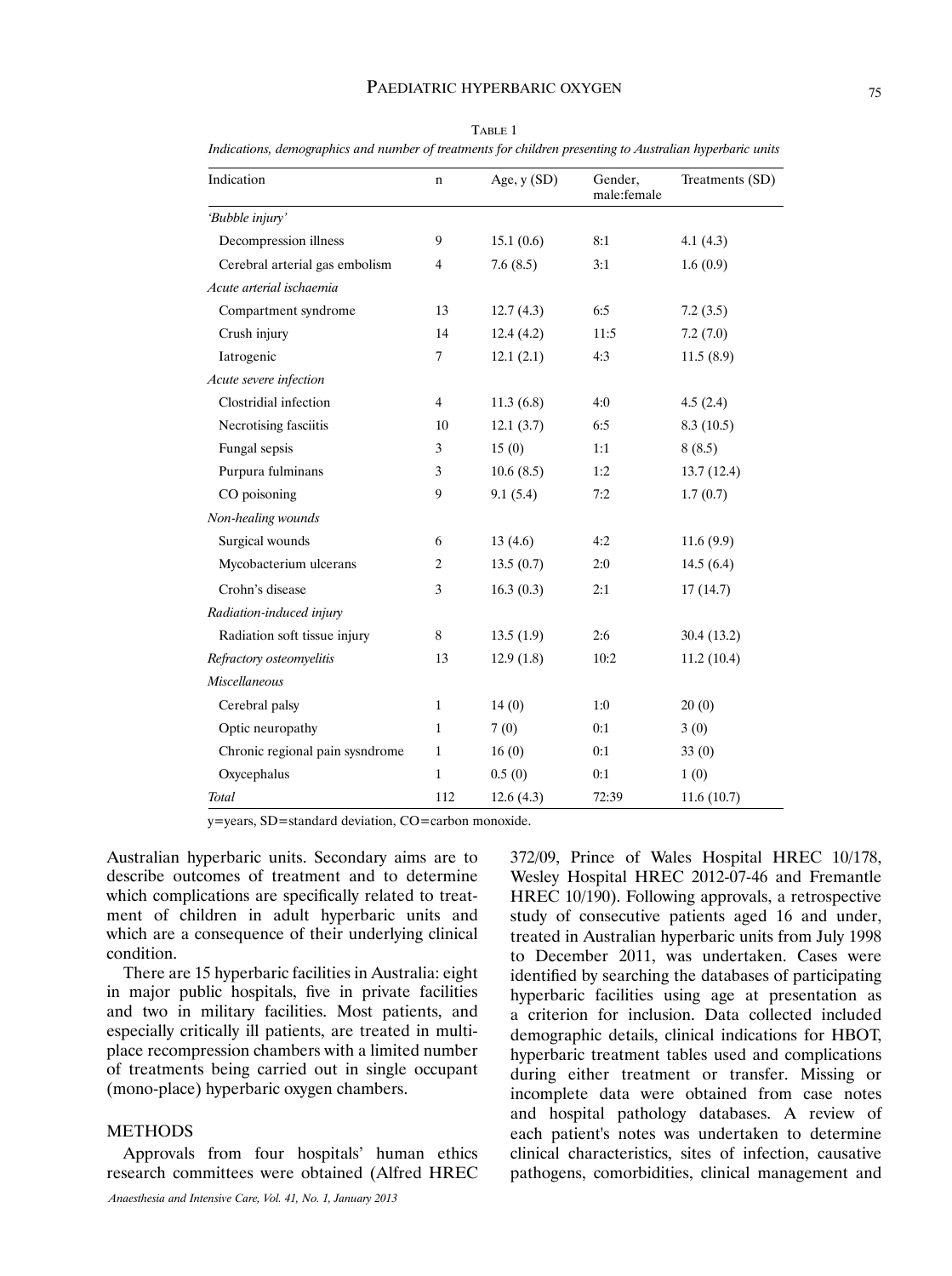outcome not recorded on the hyperbaric database. Data were collected for each indication to determine precipitating events, disease severity, ancillary therapy used and complications. Primary outcomes recorded were survival with complete resolution of the condition, survival with minor morbidity (repeated debridements or grafting), survival with major morbidity (major debridement or amputation), deaths and hyperbaric-related complications. A review-specific data extraction form was used so that the same data was extracted for each patient and so missing data were clearly apparent. These data were then exported to an Excel spreadsheet for comparison and analysis.

Continuous data were described as either mean (standard deviation) or median (interquartile range) if not normally distributed. Descriptive statistics alone are presented. All analyses were performed using the statistical package STATA (College Station Texas, USA).

#### **RESULTS**

Four hyperbaric units provided data on the children they treated. Three other hyperbaric units indicated they had not treated children in the timeframe of this study, and the five private and two military units indicated they had never treated children.

From 1998–2011, 112 children aged 16 years of age and under were treated with HBOT for a range of conditions (Table 1). The median age was 14 years (interquartile range 11–16; range 0.25–16 years). Treatment tables used were identical to those used in an adult population with the same condition. Decompression illness and cerebral arterial gas embolism were treated with a Royal Navy table 62, which involves treatment at a maximum pressure of 2.8 ATA for four hours and 45 minutes. Follow-up treatment was with a Royal Navy table 61 (2.8 ATA for two hours and 15 minutes). Clostridial myonecrosis was initially treated with a 3 ATA table for two hours and 11 minutes in one patient and a 2.8 ATA table in three other patients. Acute necrotising fasciitis, crush injury and compartment syndromes, including purpura fulminans, were treated with a 2.8 ATA table for one hour and 35 minutes. Radiotherapy-induced soft tissue injury, osteoradionecrosis, osteomyelitis and complex regional pain syndrome were all treated with a 2.4 ATA table for one hour and 40 minutes. One patient with oxycephalus received a single 2.8 ATA treatment using heliox  $(80/20 \text{ He/O}_2)$  for one hour and 35 minutes.

The 112 patients received a total of 1099 treatment sessions (mean 9.3, standard deviation 11, 95%

confidence interval 7.3–11.3). In this series, 93 patients (81.5%) successfully completed treatment, with 19 patients having treatments terminated prematurely by patients, parents or referring clinicians. Of the six patients whose treatments were terminated by referring clinicians, five were ceased because the clinicians decided that hyperbaric treatment was impeding medical and surgical management. One child with optic neuropathy demonstrated a sudden deterioration in eyesight following a third treatment and HBOT was ceased by the ophthalmologist. Of the four patient-generated early cessation of treatment, two children became acutely unwell and could not complete HBOT, one child with muscular dystrophy did not tolerate therapy due to respiratory compromise and one was ceased due to aggressive patient behaviour during treatment. Seven patients withdrew from treatment because of increasing anxiety and claustrophobia during treatment. For two patients a parent requested termination of treatment.

Thirteen children were treated while still receiving ventilation support. Eight were referred from a paediatric intensive care unit and five from an adult intensive care unit. During the period 1998–2011, a total of 18,284 patients received 300,443 treatments in Australian hyperbaric units<sup>3</sup>. Children 16 years of age and under therefore represented 0.64% of patients treated and 0.36% of all treatments.

# *Indications*

Indications for treatment were classified into eight broad categories ('bubble injury'), acute arterial ischaemia, acute severe infection, non-healing wounds, carbon monoxide (CO) poisoning, radiationinduced soft tissue injury, refractory osteomyelitis and miscellaneous (Table 1). Thirty-four children (30.4%) were treated for acute ischaemia (27.7% of total treatments). This included 11 compartment syndromes, 16 crush injuries, four ischaemic surgical flaps, one dogbite-induced femoral artery ischaemia, one severe frostbite and one arterial ischaemia secondary to iatrogenic alcohol injection during an interventional radiology procedure.

There were 20 cases of acute severe infection including ten necrotising soft tissue infections, four clostridial infections, three meningococcal purpura fulminans and three systemic fungal infections. This represents 17.8% of patients and 13.4% of treatments. Ten paediatric patients were treated for necrotising fasciitis. There were seven patients with type 1 (polymicrobial) necrotising fasciitis and three patients with type 2 (monomicrobial or group A streptococcal) necrotising fasciitis. Precipitating events included acute lymphocytic leukaemia with neutropenia (four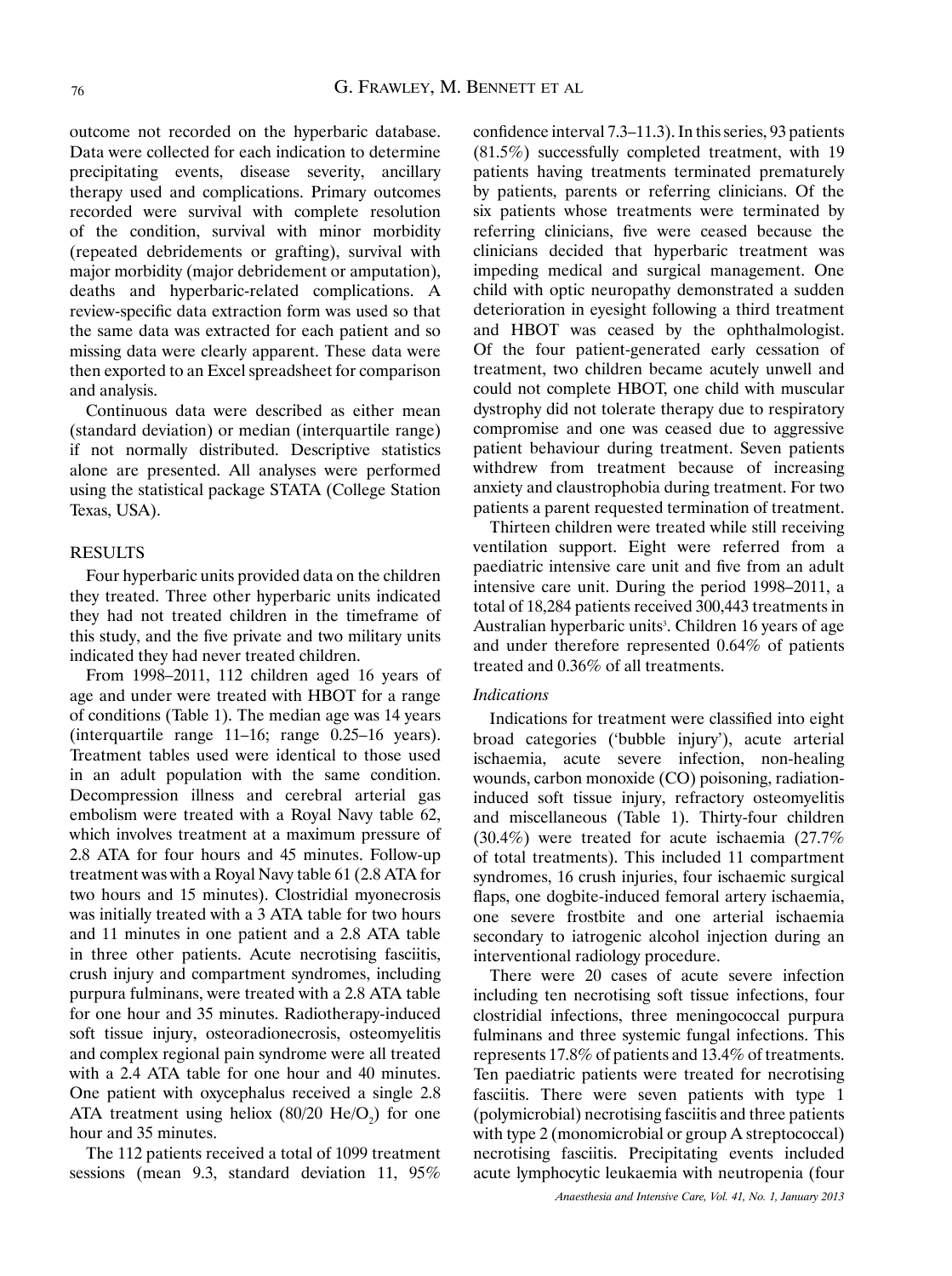cases), acute myeloid leukaemia (one case), spider bite (two cases) and trauma (three cases). The infective organism was *Pseudomonas aeruginosa* in six cases; group A beta haemolytic streptococcus in three cases and *Staphylococcus aureus* with toxic shock syndrome in one case. Four patients were treated for clostridial infection including clostridial myonecrosis of the abdominal wall, clostridial myonecrosis of the thigh and gluteal muscles, clostridial cellulitis of the knee and enterocolitis necrotans of the jejunum (Pigbel). Organisms isolated were *Clostridium perfringens* type A (two), *Clostridium septicum* (one) and *Clostridium perfringens* type C. Invasive fungal sepsis occurred in three patients involving the jejunum, lungs and orbit. The causative agent was *Mucor indicus zygomycosis*  (one intra-abdominal mucor, one rhinocerebral) and one *aspergillus* and *rhizopus* pneumonia.

Three patients with severe meningococcal disease with significant peripheral arterial compromise (purpura fulminans) were transferred for treatment. The causative organism was *Neisseria meningitidis* serotype B (two patients) and type C (one patient).

Bubble injury was the indication in 11.6% of patients and 3.8% of treatments. Included in this group were nine teenagers treated for decompression illness and four patients treated for cerebral arterial gas embolism. Cerebral arterial gas embolism occurred during cardiac surgery in two patients,

| Indications                    | n              | Complete<br>recovery | Recovery with<br>minor disability | Recovery with<br>major disability | Death        |
|--------------------------------|----------------|----------------------|-----------------------------------|-----------------------------------|--------------|
| 'Bubble injury'                |                |                      |                                   |                                   |              |
| Decompression illness          | 9              | 9                    |                                   |                                   |              |
| Cerebral arterial gas embolism | $\overline{4}$ | $\overline{4}$       |                                   |                                   |              |
| Acute arterial ischaemia       |                |                      |                                   |                                   |              |
| Compartment syndrome           | 13             | 4                    | $\overline{7}$                    | $\overline{c}$                    |              |
| Crush injury                   | 14             | 5                    | 8                                 | 1                                 |              |
| Iatrogenic                     | 7              | 6                    | $\mathbf{1}$                      |                                   |              |
| Acute severe infection         |                |                      |                                   |                                   |              |
| Clostridial infection          | $\overline{4}$ | 2                    | $\overline{2}$                    |                                   |              |
| Necrotising fasciitis          | 10             | $\overline{2}$       | 5                                 | 3                                 |              |
| Fungal sepsis                  | 3              |                      |                                   | 2                                 | $\mathbf{1}$ |
| Purpura fulminans              | 3              |                      |                                   | 3                                 |              |
| CO poisoning                   | 9              | 9                    |                                   |                                   |              |
| Non-healing wounds             |                |                      |                                   |                                   |              |
| Surgical wounds                | 6              | 4                    | $\overline{2}$                    |                                   |              |
| Mycobacterium ulcerans         | $\overline{2}$ | $\overline{c}$       |                                   |                                   |              |
| Crohn's disease                | 3              | 3                    |                                   |                                   |              |
| Radiation-induced injury       |                |                      |                                   |                                   |              |
| Radiation soft tissue injury   | 8              | 6                    | $\overline{2}$                    |                                   |              |
| <b>Miscellaneous</b>           |                |                      |                                   |                                   |              |
| Refractory osteomyelitis       | 13             | 10                   | 3                                 |                                   |              |
| Cerebral palsy                 | $\mathbf{1}$   |                      |                                   |                                   |              |
| Optic neuropathy               | $\mathbf{1}$   |                      | $\mathbf{1}$                      |                                   |              |
| Chronic regional pain syndrome | $\mathbf{1}$   |                      | $\mathbf{1}$                      |                                   |              |
| Oxycephalus                    | 1              | $\mathbf{1}$         |                                   |                                   |              |
| Total                          | 112            | $67(59.8\%)$         | $34(30.4\%)$                      | 9(8%)                             | $1(0.9\%)$   |

Table 2 *Outcomes of hyperbaric oxygen therapy by indicational Cutcomes of hyperbaric oxygen therapy by indication* 

Major disability is defined as persistent neurological injury, major debridement or major amputation. Minor disability is defined as fasciotomy, escharotomy, minor amputation or skin grafting. Data are patient numbers and percentage of total. The one death occurred as a complication of fungal sepsis in an immune-compromised patient and was not thought to be related to hyperbaric therapy. CO=carbon monoxide.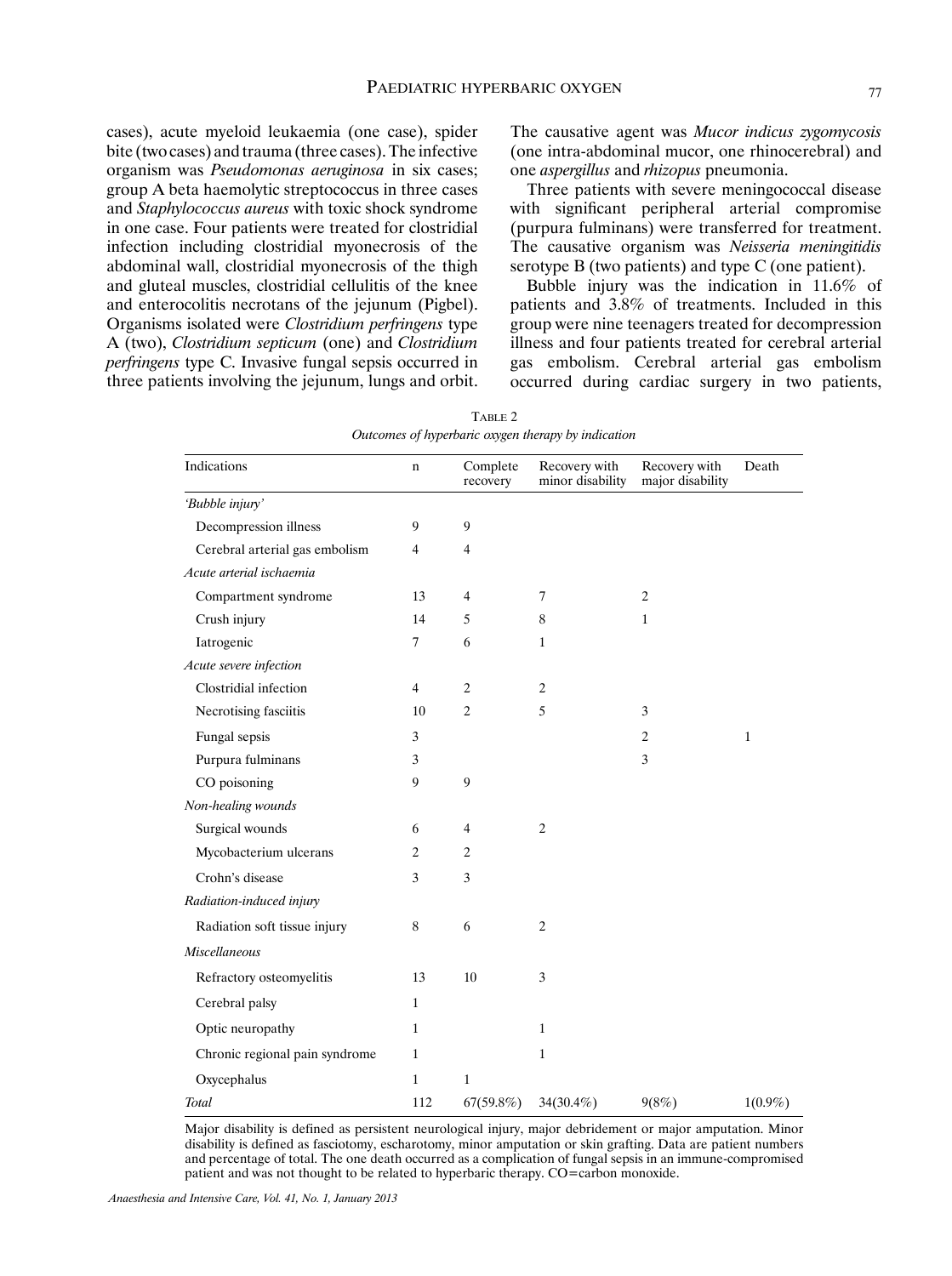following damage to a central venous catheter in one and following scuba diving, also in one. Twelve patients were treated for osteomyelitis involving the femur (eight cases), pelvis (one case), foot (one case), humerus (one case) and mandible (one case). Eleven patients were treated for chronic non-healing wounds following failure of conventional surgical approaches and multi-pronged antibiotic therapy. This included six surgical wounds, two patients with biopsy proven *Mycobacterium ulcerans* (Bairnsdale ulcer) and three patients with severe perianal fistulous Crohn's disease.

Nine children were treated for CO poisoning including four members of the same family who were retrieved from a bogged four wheel drive vehicle. All were treated with 100% oxygen at the scene and had no overt neurologic deficit after HBOT treatment. Four patients (7.4% of patients and 20.4% of treatments) were treated for radiation soft tissue injury (two wound breakdowns, one vesico-vaginal fistula and one bladder perforation). Two patients were treated as prophylaxis for osteoradionecrosis of the mandible and two patients for avascular necrosis of the femur or tibia secondary to dexamethasone chemotherapy for acute myeloid leukaemia.

Four miscellaneous indications were reported. One patient with Leber's optic neuropathy and deteriorating vision developed a sudden deterioration in eyesight following the third treatment. Hyperbaric treatment was ceased and a review by the ophthalmologist involved at a three month checkup demonstrated no further deterioration or slight visual improvement. One patient with cerebral palsy received 20 HBO treatments without any objective improvement in neurodevelopmental state. One patient with complex regional pain syndrome (complex regional pain syndrome type 1) involving the left leg underwent 33 treatments following failure of amitriptyline, gabapentin, pregabalin, lumbar plexus blocks, intravenous guanethidine block and behavioural modification techniques. One infant developed oxycephalus after a nasal oxygen catheter placed after recovery from congenital cardiac surgery was found to have traversed the cribriform plate and deposited a large oxygen bubble in the anterior cranial fossa.

## *Outcomes*

Outcomes of hyperbaric treatment are detailed in Table 2. Complete functional recovery occurred in 67 (59.8%) cases. Minor disability secondary to fasciotomy, escharotomy, minor amputation or skin grafting occurred in 34 (30.4%) cases. Major disability including persistent neurological injury, major debridement or major amputation occurred in nine (8%) cases. Major and minor disability was considered to have occurred as a result of the underlying disease process or surgical procedures necessary to control the progression of injury. There were no deaths during hyperbaric treatment, but one child died of complications of fungal pneumonia prior to completion of hyperbaric therapy.

#### *Complications*

Hyperbaric side-effects were defined as those events specifically related to increased atmospheric pressure and/or oxygen concentrations. There were 58 adverse events in 1099 treatments (5.3%). Adverse events occurring during HBOT therapy included four Teed grade<sup>4</sup> I or II middle ear barotraumas  $(0.4\%)$ , 22 episodes of anxiety (2.0%), three oxygen toxicity convulsions  $(0.3\%)$ , three pulmonary oxygen toxicity events  $(0.3\%)$ , 18 episodes of nausea  $(1.6\%)$  three episodes of progressive hypoxaemia (0.3%), four episodes of brief hypotension (0.4%) and one episode of symptomatic hypoglycaemia. No hyperbaric side-effects caused ongoing morbidity or disability. Prophylactic myringotomies were performed in 13 patients (11.6%) prior to treatment.

Three oxygen-induced convulsions occurred (an incidence of 1:366 treatments). The first occurred in a patient with necrotising fasciitis of the thigh during the third HBOT treatment at 2.8 ATA. The second occurred during the second treatment at 2.4 ATA in a patient with a chronic non-healing facial wound overlying a large arteriovenous malformation. The third occurred during the first treatment at 2.4 ATA in a 14-year-old boy with a lower limb crush injury.

#### DISCUSSION

The most common indications for paediatric hyperbaric oxygen in Australian hyperbaric units were acute arterial ischaemia, intravascular air, acute severe infection, CO poisoning, chronic wounds and chronic osteomyelitis. These indications are consistent with indications approved by the Hyperbaric Oxygen Therapy Committee of the Undersea and Hyperbaric Medical Society. The Undersea and Hyperbaric Medical Society approved use of hyperbaric oxygen therapy in decompression illness, air or gas embolism, clostridial myositis and myonecrosis, necrotising soft tissue infections, CO poisoning, crush injury, compartment syndrome and other acute traumatic ischaemias, arterial insufficiencies, enhancement of healing in selected problem wounds, compromised grafts and flaps, severe anaemia, intracranial abscess, refractory osteomyelitis, delayed radiation soft tissue injury and acute thermal burn injury<sup>1</sup>. There are no randomised controlled trials in children of hyperbaric oxygen supporting any of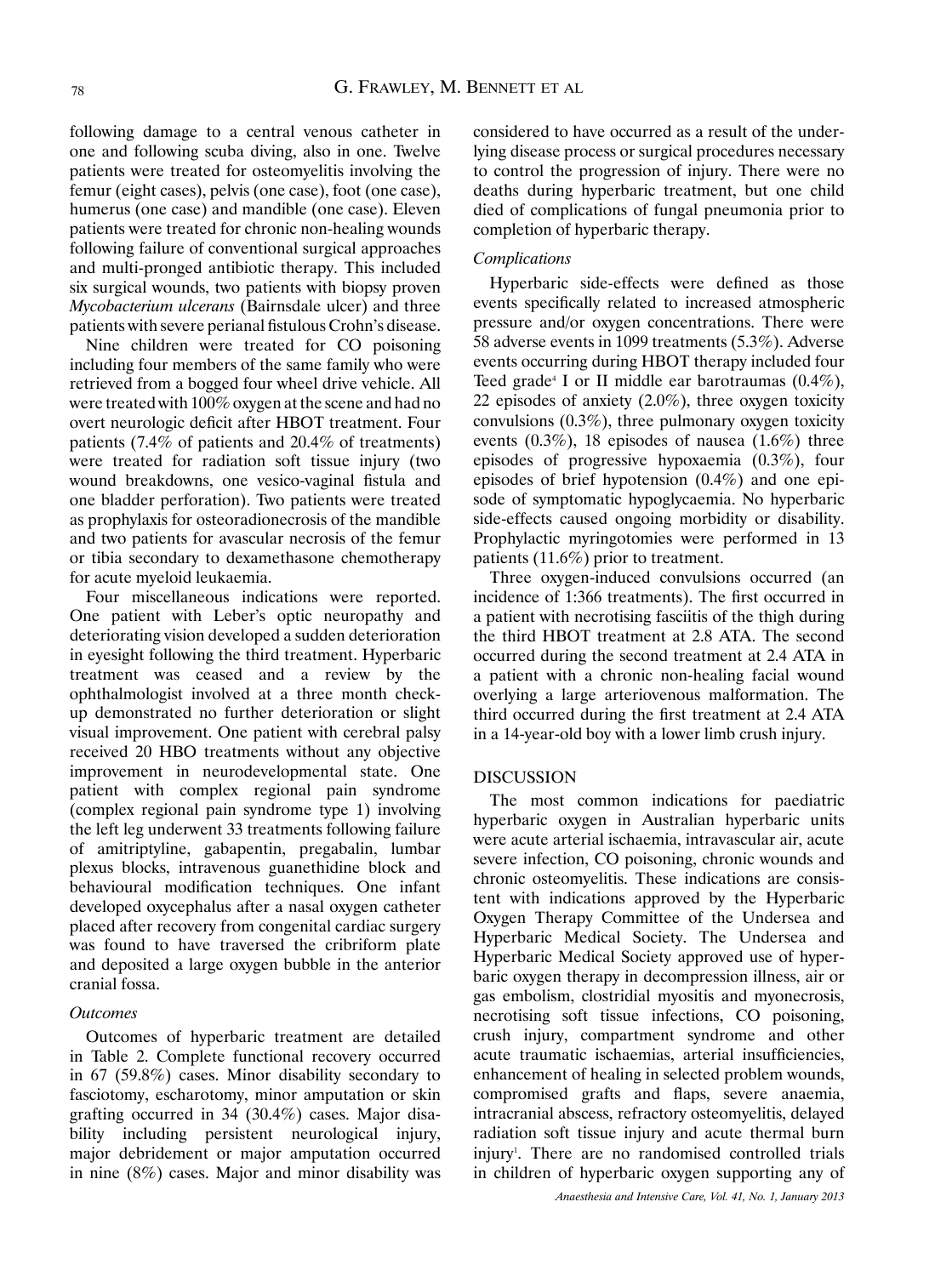the above conditions; however, referral for treatment was based on physiological principles taking into account evidence from adult trials.

The conditions treated in this series are significantly different to those described in two other series of children referred for hyperbaric oxygen therapy. Waisman et al<sup>5</sup> reported on 139 paediatric patients aged two months to 18 years of whom 79% were treated for acute CO poisoning and 9.2% for traumatic ischaemia. Keenan et al<sup>6</sup> reported a case series of 32 children aged between three days and 11 years of whom 66% were treated for necrotising infections, 28% for CO poisoning and 6% for iatrogenic arterial air embolism.

Hyperbaric oxygen therapy has an important role in the management of acute severe infections, especially clostridial myonecrosis and necrotising fasciitis7,8. The primary mechanisms of hyperbaric oxygen in acute severe infections include restoration of normoxia or achievement of hyperoxia in previously hypoxic tissues, inhibition of exotoxin production, enhancement of neutrophil function and synergistic enhancement of antibiotic activity<sup>9</sup>. Necrotising fasciitis is rare in childhood and is often caused by group A beta haemolytic streptococci but also by other aerobic and anaerobic bacteria including clostridia, pseudomonas*, Bacteroides fragilis, Staphylococcus aureus, Enterobacter cloacae* and *Klebsiella pneumoniae*. Successful treatment of necrotising fasciitis with hyperbaric oxygen in children has been reported in four small series<sup>10–13</sup>. Johnston et al reported seven cases of necrotising fasciitis with myonecrosis in neutropenic paediatric oncology patients and demonstrated a synergistic effect of surgical debridement, HBOT and granulocyte colony stimulating factor<sup>10</sup>. Golger and Brogan reported low mortality rates in children with group A streptococcal necrotising fasciitis secondary to varicella<sup>11,13</sup>. For clostridial myositis and myonecrosis (gas gangrene) or spreading clostridial cellulitis with systemic toxicity the preferred treatment is a combination of hyperbaric oxygen, surgery and antibiotics. At 2.8–3 ATA hyperbaric oxygen produces tissue  $pO<sub>2</sub>$ values of  $250-300$  mmHg<sup>14</sup>. These tissue values are bacteriostatic to clostridia and also impedes  $\alpha$ -toxin production<sup>15</sup>. Three clinical presentations of clostridial disease (clostridial myonecrosis, clostridial cellulitis and enterocolitis necrotans) were demonstrated in our series16. The incidence of *Clostridium perfringens* gas gangrene in children in Australia and New Zealand is unknown but presumed to be rare. In a ten year period (1971–1981), Unsworth<sup>17</sup> reported 73 patients (22% mortality) with gas gangrene of which

17 cases were less than 19 years of age, with two less than two years of age. Hyperbaric oxygen therapy has been reported as effective in treating clostridial infection or gas gangrene in paediatric case reports after penetrating injury to the head and neck (three cases) and spontaneous clostridial myonecrosis (three cases)18–23. Spontaneous clostridial myonecrosis is usually associated with *Clostridium septicum* infection and often has a markedly fulminant nature despite intervention due to its association with malignancy and immunological abnormalities. Enteritis necroticans (Pigbel) is caused by the beta toxin produced by *Clostridium perfringens* type C. It is an often fatal illness characterised by haemorrhagic, inflammatory or ischaemic necrosis of the jejunum.

Purpura fulminans is a life-threatening disease of children characterised by progressive purpuric lesions of the skin, primarily on the lower limbs, that eventually become necrotic<sup>24</sup>. Acute ischaemia can occur as a result of disseminated intravascular coagulation or secondary to compartment syndromes. Hyperbaric oxygen may be of benefit in purpura fulminans during the phase of acute ischaemia, during reperfusion and during the healing phase. The use of HBOT for paediatric purpura fulminans has been reported in seven case reports with a total of 23 patients5,25–30. In these case reports, limb salvage was possible in 21 of the 23 patients. In this series, hyperbaric oxygen was used in 34 cases of acute peripheral arterial ischaemia. The use of hyperbaric oxygen in compartment syndromes and crush injuries is supported by a number of clinical studies and one randomised controlled trial<sup>24</sup>. The mechanism of benefit in acute compartment syndrome is threefold<sup>31</sup>. First, HBOT has an osmotic effect to reduce tissue oedema. Second, HBOT inhibits neutrophil beta-2 integrin function and modifies endothelial dysfunction in ischaemia reperfusion injury. Third, HBOT influences wound healing by mobilising growth factors, growth factor receptors and endothelial stem cells from the bone marrow via induction of nitric oxide<sup>9</sup>.

Hyperbaric oxygen is recommended for acute severe CO poisoning in all but one Australian hyperbaric unit<sup>32-34</sup>. Hyperbaric oxygen may improve outcome by reducing the binding of CO to haemoglobin, inhibiting pathological endothelial leukocyte adhesion, inhibiting lipid peroxidation, improving mitochondrial oxidative processes, reducing brain reperfusion injury and preventing intracranial hypertension. The half-life of carboxyhaemoglobin is reduced under hyperbaric conditions (249 minutes breathing air at 1 ATA, 47 minutes breathing oxygen at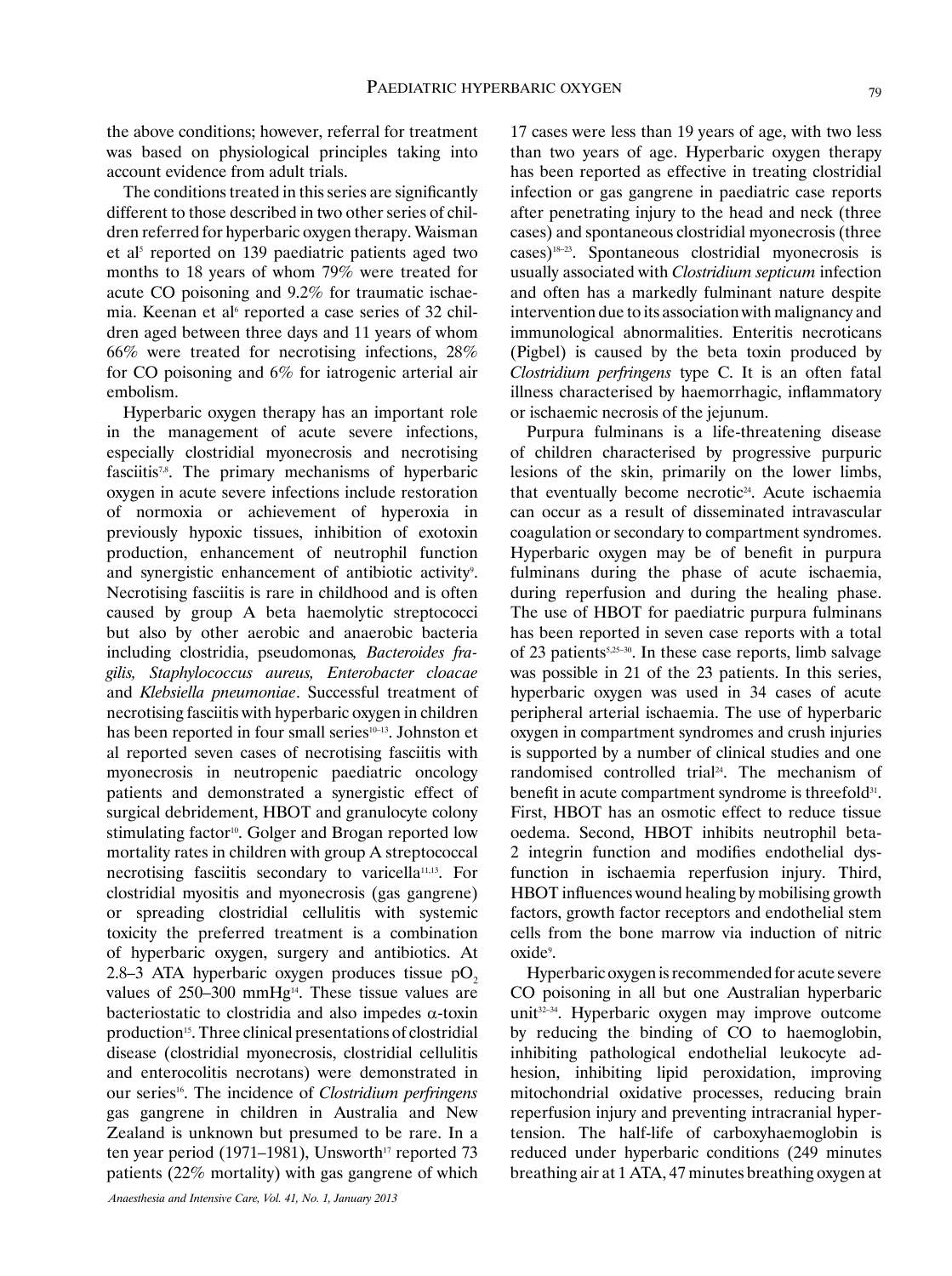1 ATA and 22 minutes at 2.5 ATA on  $100\%$  oxygen)<sup>35,36</sup>. Despite several randomised controlled trials and a systematic review of published papers $32,33,37,38$ , the issue remains contentious. The Alfred Hyperbaric Unit is the only unit which recommends normobaric oxygen rather than hyperbaric oxygen to treat patients with CO poisoning and has never treated childhood CO poisoning with HBOT.

The use of HBOT for paediatric perianal Crohn's disease has not previously been reported. The pathogenesis of Crohn's disease is thought to be a genetic susceptibility triggered by environmental factors. An excessive inflammatory response involving activated immune cells results in persistent inflammation and tissue injury. Hyperbaric oxygen therapy may control infection, restore tissue hypoxia, down-regulate inflammation and promote tissue repair.

Two children were diagnosed with *Mycobacterium ulcerans* skin ulcers. This condition is variously known as Bairnsdale ulcer, Daintree ulcer or Buruli ulcer and is due to elaboration of a lipid toxin, mycolactone, which causes necrosis of fat and subcutaneous tissue. There has only been one other report of the use of hyperbaric oxygen to treat *Mycobacterium ulcerans* wounds<sup>39</sup>.

A number of uncommon indications were treated in this series including complex regional pain syndrome and oxycephalus. Treatment was based on clinical consensus and a physiological basis for action as no randomised controlled trial exists to support the use of HBOT in paediatrics. Kiralp et al reported benefit in adults with complex regional pain syndrome in a double-blind, randomised, placebo-controlled study<sup>40</sup>. The use of hyperbaric heliox to treat an oxygen or air pneumocephalus was based on the effect of hyperbaric pressure on counterdiffusion of inert gases. Hyldegaard et al<sup>41</sup> described a more rapid resolution of injected air bubbles in rat spinal white matter with a heliox (80:20) mixture than with 100% oxygen.

#### *Outcomes and complications*

Outcomes from our series are not directly comparable to two other paediatric case series<sup>5,6</sup>. Both these series were drawn from a different era (1980– 1997) and had a different case mix. In a series by Waisman et al, 79% of children treated had CO poisoning. In contrast, Keenan et al's series consisted mainly of patients less than 12 years of age with necrotising soft tissue infection (66%) and CO poisoning (28%). Waisman et al's series were children under 18 years of age and reported complete recovery in 93% with two deaths (1.4%) and morbidity in  $7.1\%$ (amputation in six patients, persistent neurological injury in three patients)<sup>5</sup>. In contrast, Keenan et al reported that 43% of patients were considered normal at discharge, 37.5% had major morbidity as a result of their illness and treatment, and mortality was 12.5% The reported mortality rates for paediatric meningococcal sepsis-associated purpura fulminans is  $23\%$ <sup>42</sup>, for necrotising fasciitis<sup>18</sup> is  $25\%$  and clostridial gas gangrene<sup>11</sup> is 25%. In our series, by contrast, there were no deaths in the 17 children with these illnesses.

The overall rate of complications in this series (5.3%) is low, with most complications being minor and self-limiting. The incidence of oxygen-induced seizures (1:366 treatments or 0.3%) in our series is consistent with the incidence reported in the two paediatric series but higher than the incidence of central nervous system toxicity in adults. The central nervous system toxicity incidence in adults treated at the Fremantle hyperbaric unit during the same time frame was 1:1651 treatments (0.06%), with a higher incidence at higher treatment pressures (1:339 at 2.8 ATA) and in patients treated for decompression illness (1:178 or  $0.56\%$ ) and CO poisoning<sup>15</sup>. Waisman et al reported two episodes of oxygen toxicity; one pulmonary and one central nervous system<sup>5</sup>. In Keenan et al's series there were 47 complications or events occurring during HBOT therapy including hypotension (63%), bronchospasm (34%), haemotympanum (13%) and progressive hypoxaemia  $(6\%)^6$ .

## **CONCLUSIONS**

In selected conditions, HBOT for children is a safe and effective therapeutic option. Complications related to hyperbaric oxygen therapy are largely related to the underlying disease process with barotrauma side-effects being uncommon. Management of children in an adult hyperbaric facility, however, requires significant co-operation between paediatric, intensive care and hyperbaric consultants as the need for transfer to another hospital and prolonged transports often impact on optimal ongoing surgical and intensive care management. The lack of well designed, randomised controlled paediatric studies is an impediment to our ability to quantify the benefit of hyperbaric oxygen in acute severe infections and should be an area of further investigation.

# ACKNOWLEDGEMENTS

We would like to acknowledge the assistance of Sue Thurston, Sharon Peut and Joanne James in database searching and collation of patient information.